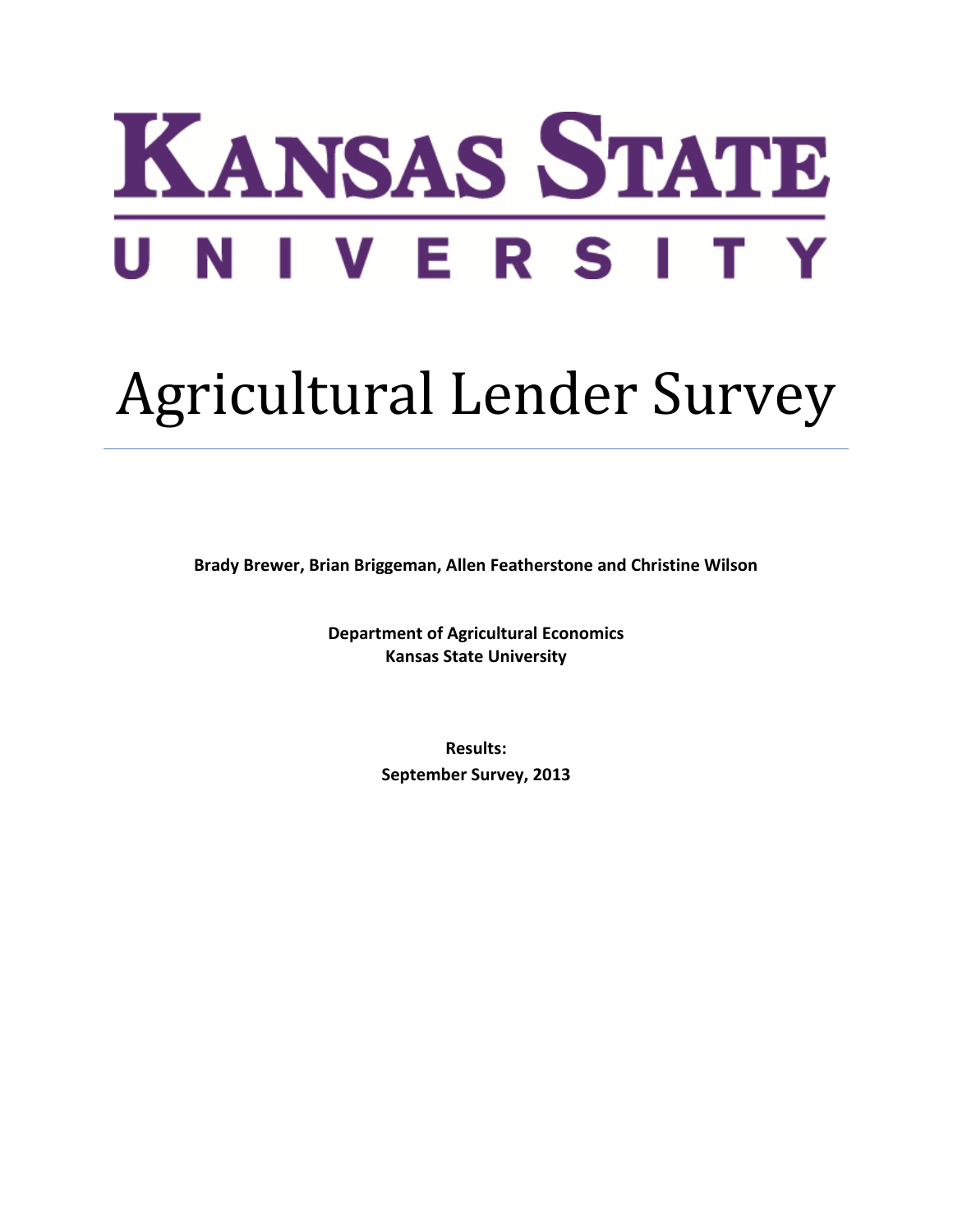The Department of Agricultural Economics at Kansas State University conducts a semi-annual survey of Agricultural Lenders to gage the recent, short term and long term future assessment of the credit situation for production agriculture. The results provide a measure of the health of the sector in a forward looking manner.

Kansas State University has worked with the National Agricultural Credit Committee (NACC) and the Federal Reserve Bank of Kansas City in developing the questions and assessing the need for this information.

A list of 1,500 commercial lending institutions who are listed with agriculture as their main specialty was obtained from the FDIC data base as well as 92 Farm Credit institutions. This list was then internet searched for the emails of each of the lending institutions. The survey was sent to 500 lending institutions including the Farm Credit System, commercial lending institutions who have a specialty in agriculture according to the FDIC, vendor finance companies and insurance companies.

Each institution surveyed provided their sentiment on the current and expected state of four key areas: (1) farm loan interest rates; (2) spread over cost of funds; (3) farm loan volumes; (4) non-performing loan volumes; and (5) farm land values. Within each of these key areas, different loan types were assessed (farm real-estate, intermediate and operating loans) as well as the different agricultural sectors (corn and soybeans, wheat, beef, dairy, etc.).

The Spring 2013 survey had 68 lending institutions respond and the Fall 2013 survey had 59 lending institutions respond. A total of 27 respondents responded to both the Spring and Fall surveys. Of those lending institutions, 30% were from the Farm Credit System and 70% were from commercial lending institutions and insurance companies. A total of 50% of the respondents had a total agricultural loan volume above \$50 million. Please note that this is not the total loan volume of the lending institution but just agricultural loans.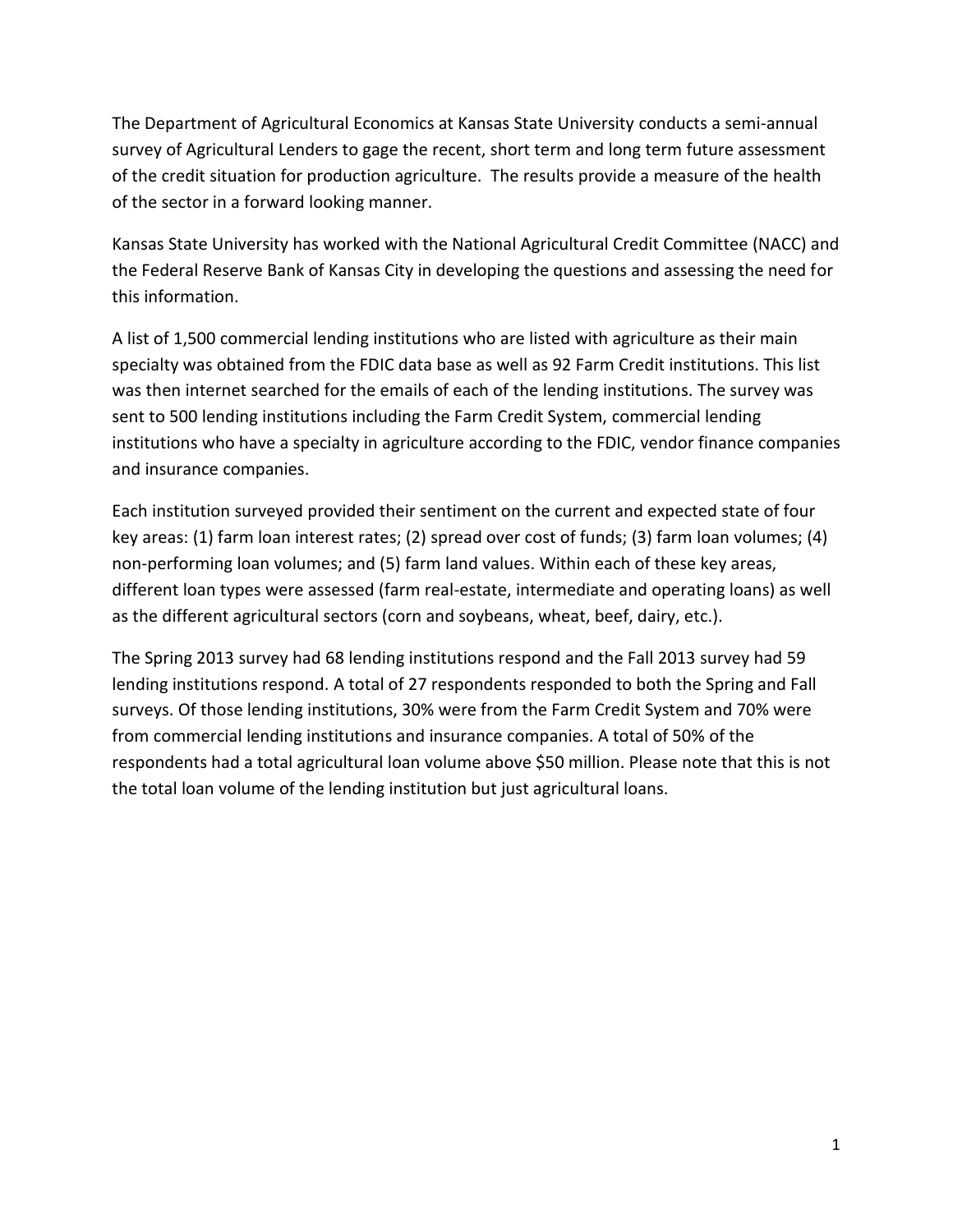#### **Figure 1, Demographics of Survey Respondents**



**Figure 2, Loan Volume by Region**



Figure 1 shows the demographics of the Fall survey respondents by primary service territory. The five service territories are: Midwest, West, Atlantic, South and Plains. Table 1 has a list of the states in each region. Forty two percent of survey respondents came from the Plains region while 35%, 15%, 4% and 4% came from the Midwest, West, Atlantic, and South regions, respectively. Six percent of respondents indicated their respective lending institution was national in scope. Total agricultural loan volume of all respondents is estimated at \$38 billion. The largest lending institution to respond had \$19 billion in commitments and the smallest had \$1.6 million in agricultural loans. While the Plains region had the most respondents, Figure 2 shows that it only accounted for 15% of agricultural loan volume. The survey demographics for the Fall survey were similar to that of the spring survey, although a bit more volume was represented in the Atlantic region.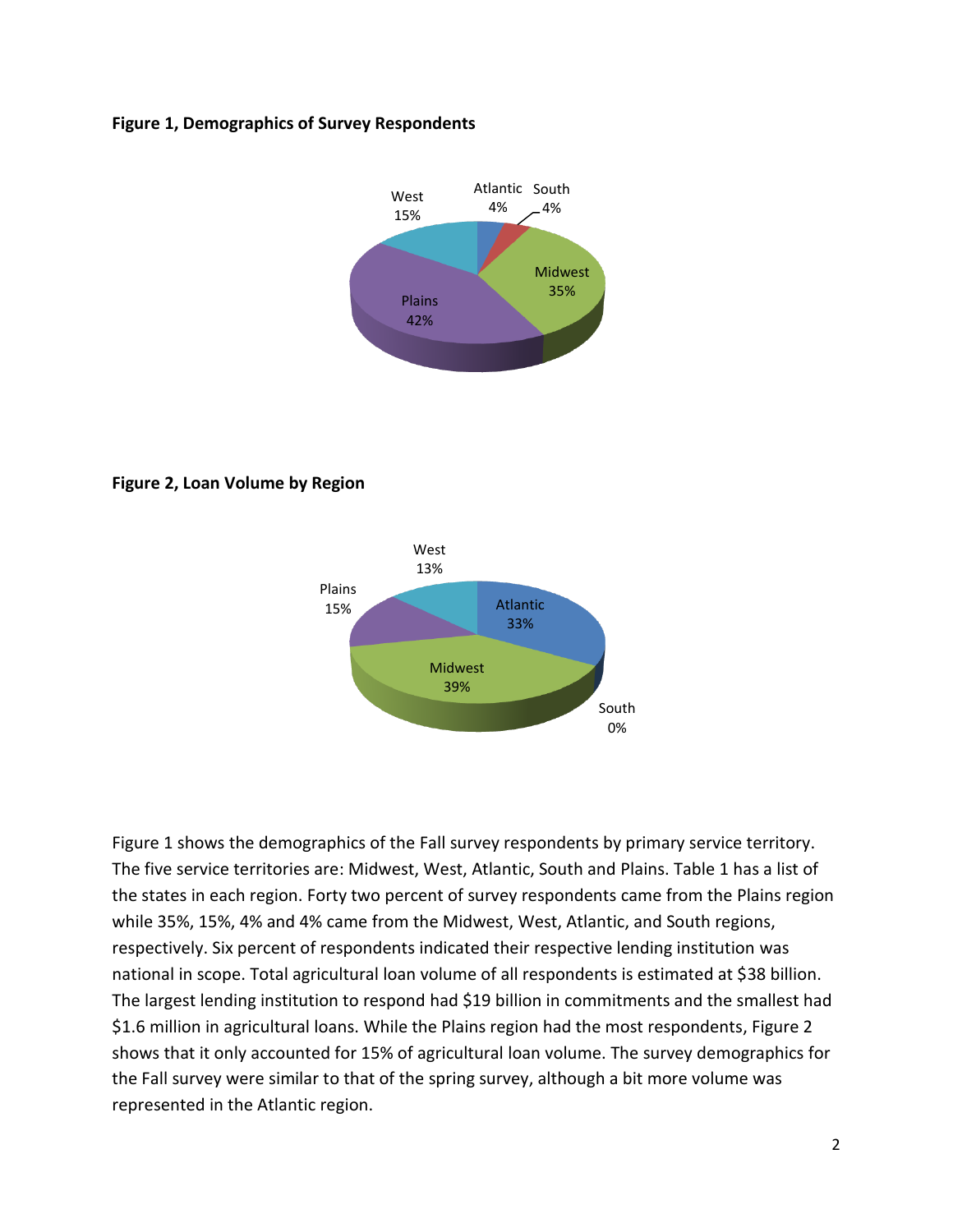The survey responses are summarized using a diffusion index. This index is calculated by taking the percentage of those responding increase minus the percentage of those responding decrease plus 100. Therefore, an index above (below) 100 indicates respondents expect or experienced an increase (decrease) in the measure of interest. For example, Figure 3 illustrates that the index for expected the long term farm real estate loan interest rates equals 181. This number can be described as 81% more respondents felt farm real estate loan interest rates will go up in the long run than those who felt rates would go down.

[Figure 3](#page-3-0) shows the survey results for loan interest rates for the Spring 2013 and Fall 2013 surveys. Over the past three months, loan interest rates increased for Farm Real Estate and decreased slightly for Intermediate and Operating loans. Survey respondents indicated that interest rates will increase in the short term and long term for all three types of loans. This position has changed from the Spring survey as respondents said that interest rates would decrease in the short term.



<span id="page-3-0"></span>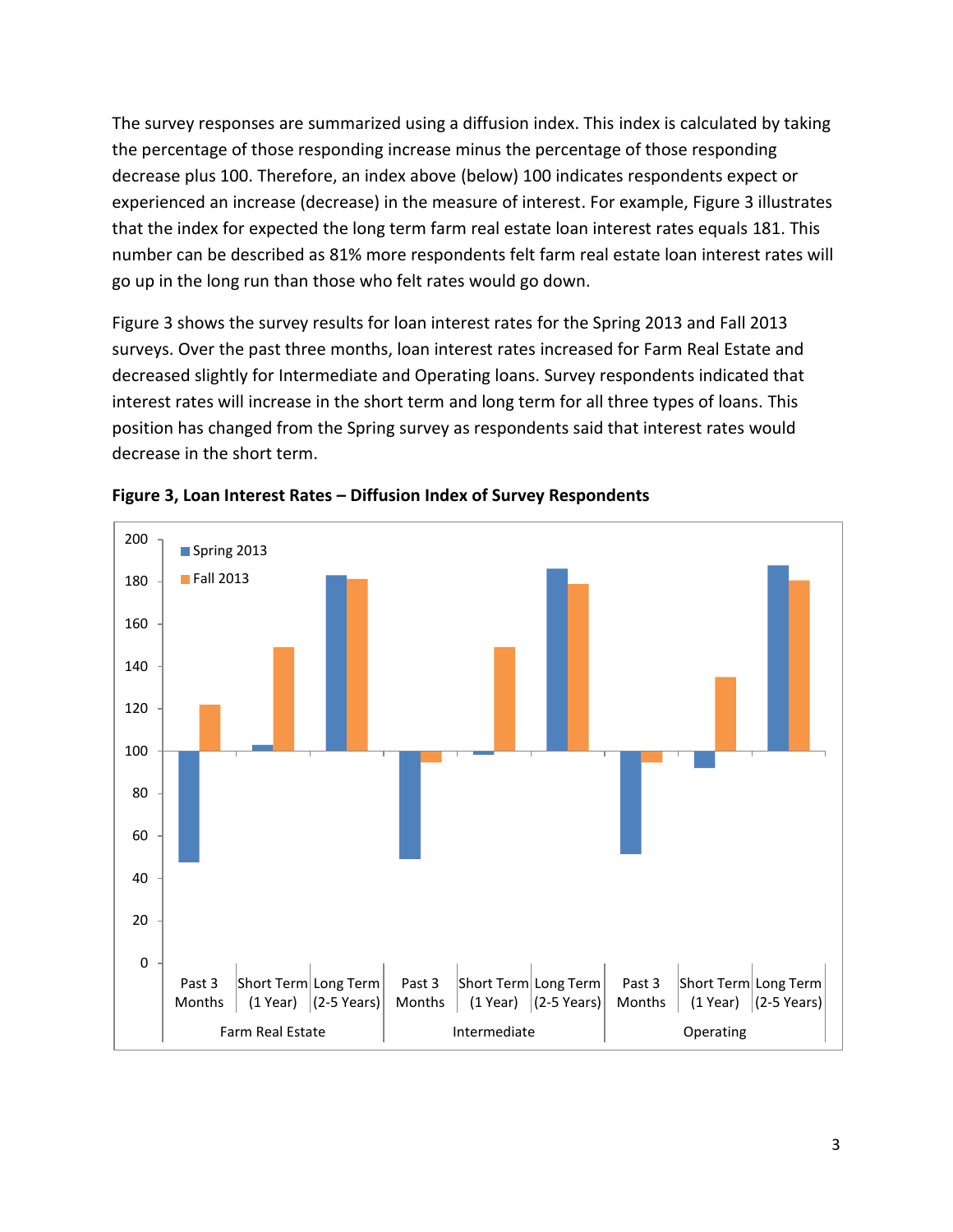The spread over cost of funds is the difference between the loan interest rates given by the lending institution and the interest rate paid by the financial institution for the funds that they deploy in their business. The reason for asking about both loan interest rates and spread over cost of funds is to gauge competition in the agricultural lending market. A decrease in the spread over cost of funds suggests competition for agricultural loans among lending institutions may be increasing. Figure 4 shows that survey respondents saw a decrease in the spread over cost of funds in the past three months. However, this trend is expected to reverse in the long term. Survey respondents indicated a stronger sentiment that the spread over cost of funds for the longer term would increase more in the Fall survey than in the Spring. By region, lending institutions in the plains region felt they would face larger spread over cost of funds than those lending institutions in the Midwest region.

One respondent noted "Increased competition for all types of Agriculture Loans.*"*



**Figure 4, Spread Over Cost of Funds – Diffusion Index of Survey Respondents**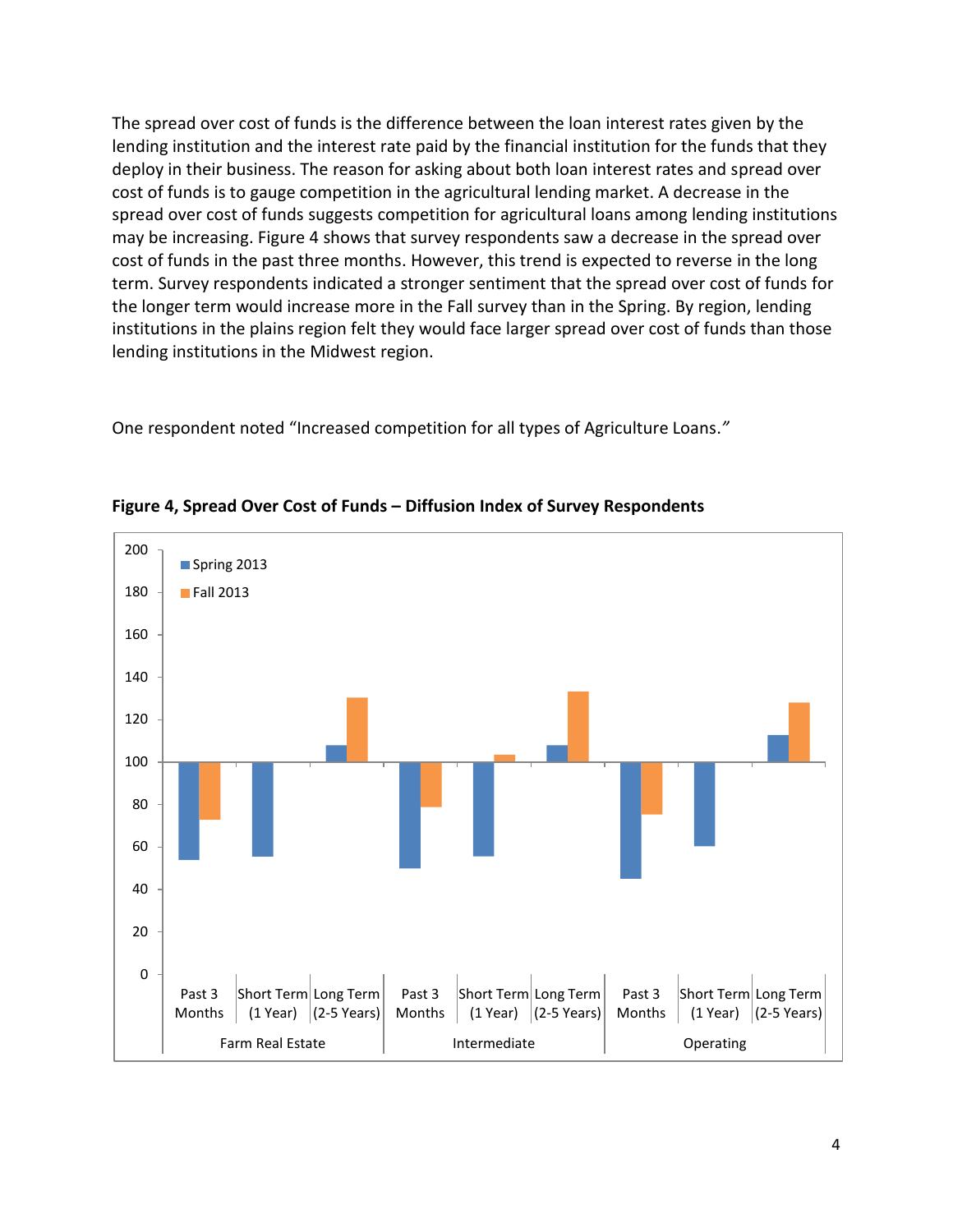[Figure 5](#page-5-0) shows the responses for farm loan volume. This question aims to analyze the aggregate amount of agricultural lending. Over the past three months, total farm loan volume rose, which was led by strong farm real estate loan volume. Looking forward, the volume of farm loans is expected to increase for all loan categories in the both the short term and long term, indicating strong expected availability and demand for agricultural loans. Operating loan volume has remained steady though it is expected to increase in the future. Survey responses from the Spring survey to Fall survey did not vary much. When analyzing results by bank size, larger banks indicated that loan volume would increase more than small banks.



<span id="page-5-0"></span>**Figure 5, Farm Loan Volume – Diffusion Index of Survey Respondents**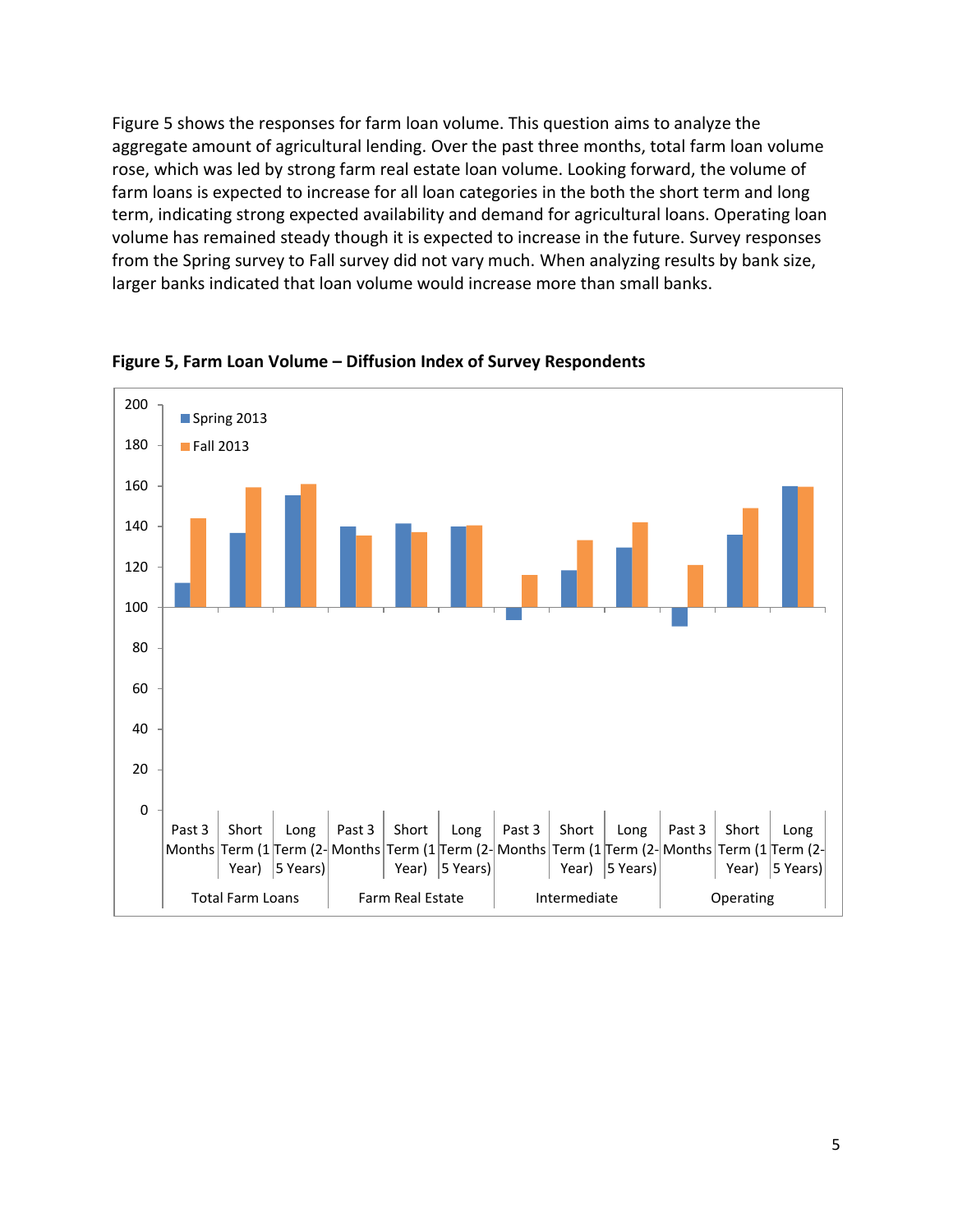Figure 6 shows the results analyzed by loan type. It illustrates that all categories of nonperforming loans have decreased and are expected to continue to fall in the short run. However, in the long term, respondents believe that non-performing loans will increase for all loan categories. This long run trend differs from the Spring survey as respondents in the Spring did not feel that non-performing loans would increase, if at all, in the long run. Larger banks were also more optimistic, indicating that non-performing loans would decrease by a larger amount in the short term and that they would increase by a lesser amount in the long term. Results did not vary by region.



**Figure 6, Non-Performing Loans, By Loan Type – Diffusion Index of Survey Respondents**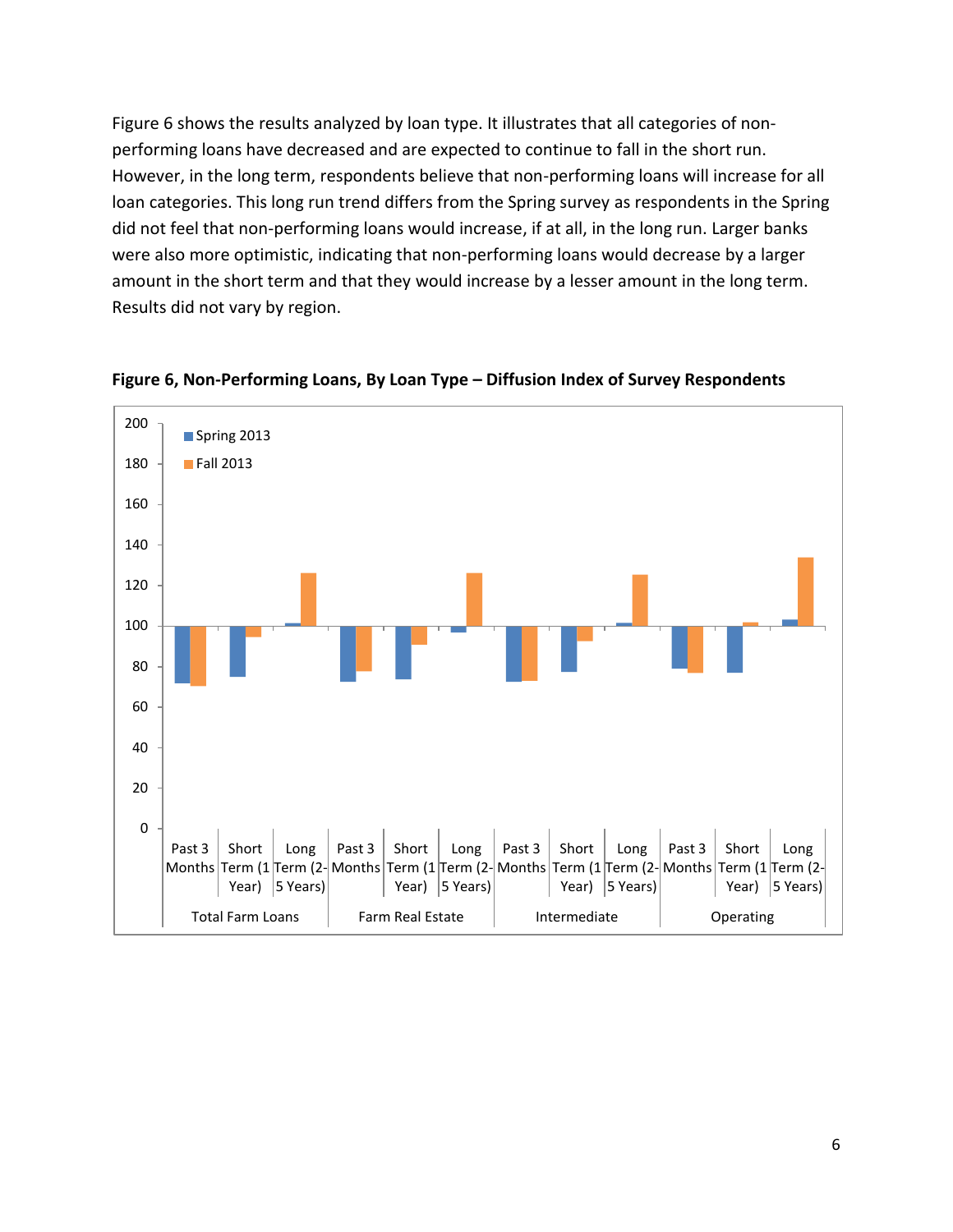Figure 7 shows the non-performing loans by crop industry sector. The crop sectors of corn and soybeans, wheat and nurseries saw a decrease in non-performing loans the past three months; however, non-performing loans are expected to increase in the long term for these sectors. It should be noted that one reason for the increase in non-performing loans in the long run is that currently many lending institutions have few non-performing loans. Results did not vary much from the Spring to Fall surveys or by region and bank size.



## **Figure 7, Non-Performing Loans, By Crop Industry Sector – Diffusion Index of Survey Respondents**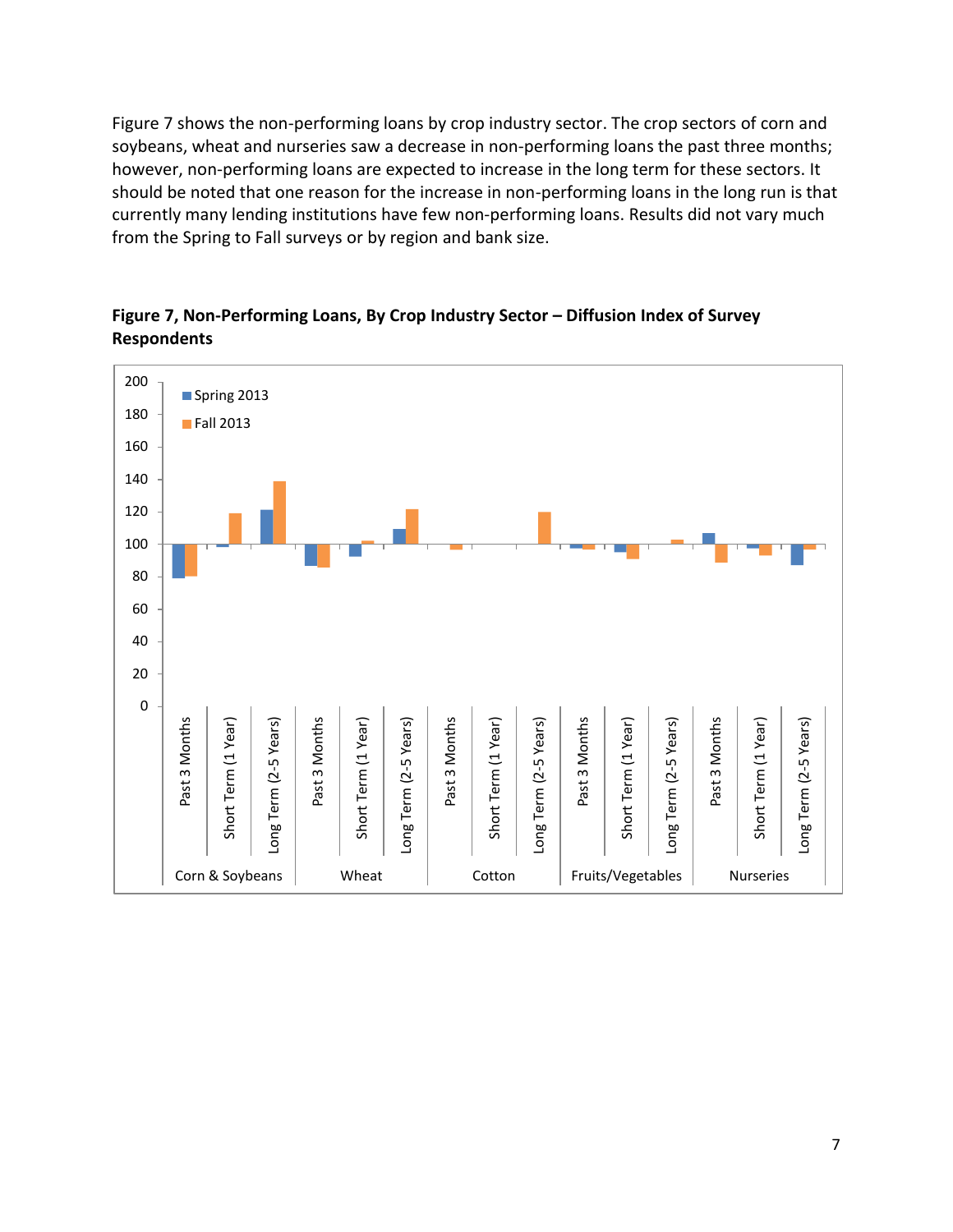Figure 8 shows the non-performing loans by livestock industry sector. It is expected that the number of non-performing loans in the livestock sectors of beef, dairy, hog and poultry will increase in the short and long term, though the sentiment is not particularly strong as all indices were under 120. Results did not vary from the Spring to Fall surveys or by region and bank size.



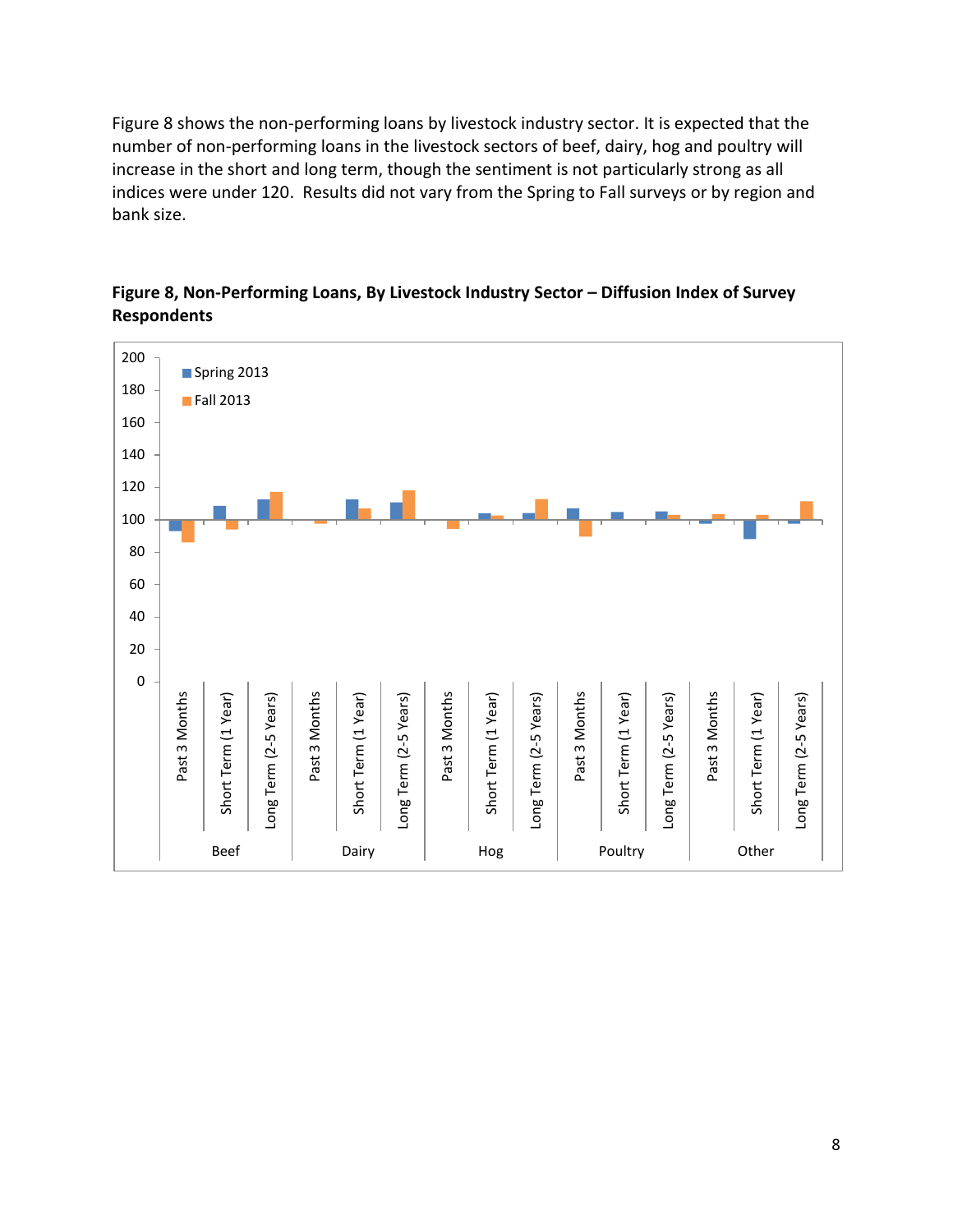A new question for the Fall 2013 survey was added that asks for expectations of land value movements. Respondents indicated that land prices have increased in the past three months. This trend will moderate in the short run and respondents believe land prices will start decreasing in the long run.



**Figure 9, Land Values – Diffusion Index of Survey Respondents**

Overall, there is less longer-term optimism among agricultural lenders. Land values are expected to decrease in the long term. Interest rates are expected to increase and the spread over cost of funds is expected to increase in the long term. However, non-performing loans which are currently at low levels are expected to increase in the long run, especially in the row crops. The sentiment for the increase in non-performing loans grew stronger from the Spring to the Fall Survey. Total loan volume is expected to increase.